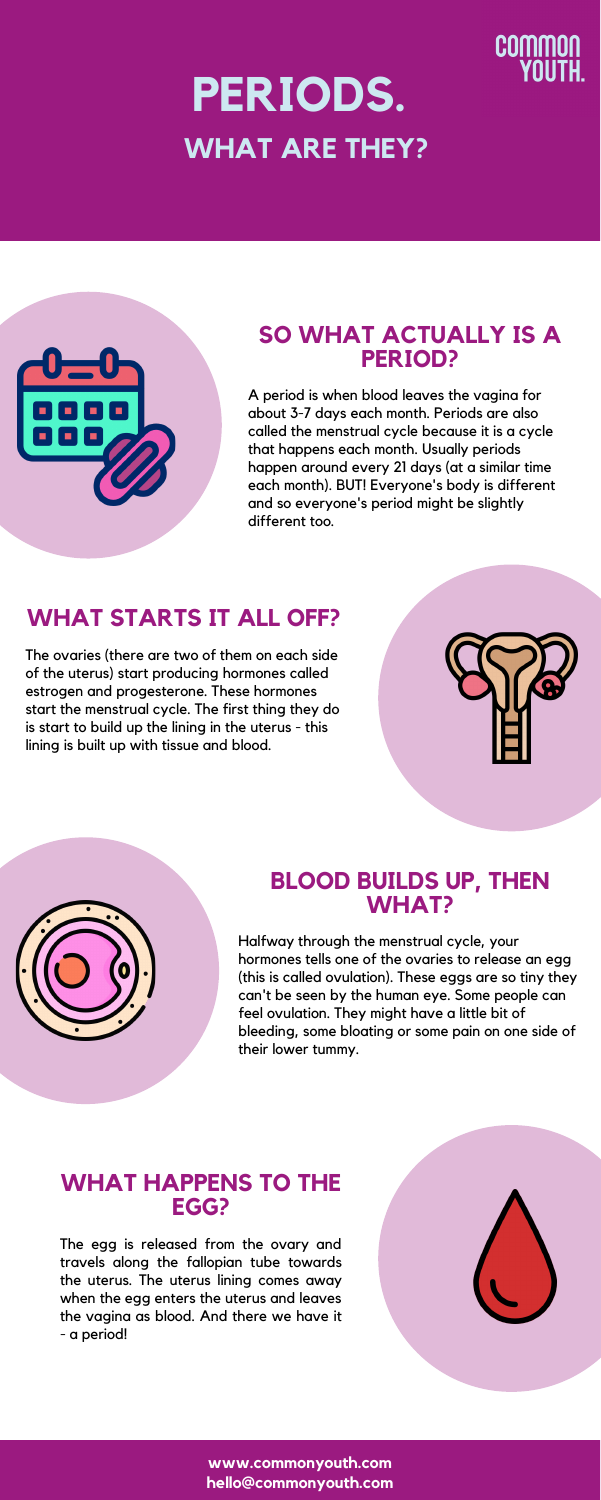### **WHAT IS THE POINT OF THE UTERUS LINING AND EGG?**

Okay, so the point is basically pregnancy. This does not mean everyone who has periods will want to be pregnant in their life or that having your period means you are ready for pregnancy. It's just the body doing some biology. To get pregnant the egg needs to meet a sperm (a sperm comes from another person's penis) in the fallopian tube. The egg is fertilised. It travels into the uterus and attaches itself onto the uterus lining where it will grow into a baby. That's pregnancy.



- there is discharge (white/clear fluid) from the vagina which you might notice in your underwear. This starts about 6 months/1 year before periods start.
- boobs usually start developing around 2 years before periods start.

#### **HOW DO I KNOW WHEN I'LL START MY PERIODS?**

On average periods usually start from ages 8 - 13. But everyone is different, some people's periods might not happen until they're older than 13. There are some signs that periods might be about to begin:

## **PERIODS. FREQUENTLY ASKED QUESTIONS**



#### **WILL I HAVE PERIODS EVERY MONTH FOR THE REST OF MY LIFE?**



Not necessarily. On average people who don't have children have around 480 periods in their lifetime. However, every single person is different. Some people's periods stop due to health issues, some people stop their periods with the pill or other hormones. Sometimes periods are irregular - they can come one month and not the next. Over time you will become familiar with your period. You can use apps to track your period aswell.

#### **HOW DO I PREPARE FOR MY PERIOD TO START?**

If you haven't started your period yet, it's a good idea to carry some period products with you (if you can). Schools should have things like pads etc. incase your period comes in school. If you can, talk to a trusted adult at home about getting some period products. It can feel embarrassing, but periods are just part of our biology and nothing to be ashamed of. It is a sign of your body maturing - that's it! Look at our Period Products factsheet to find out more.



**www.commonyouth.com hello@commonyouth.com**